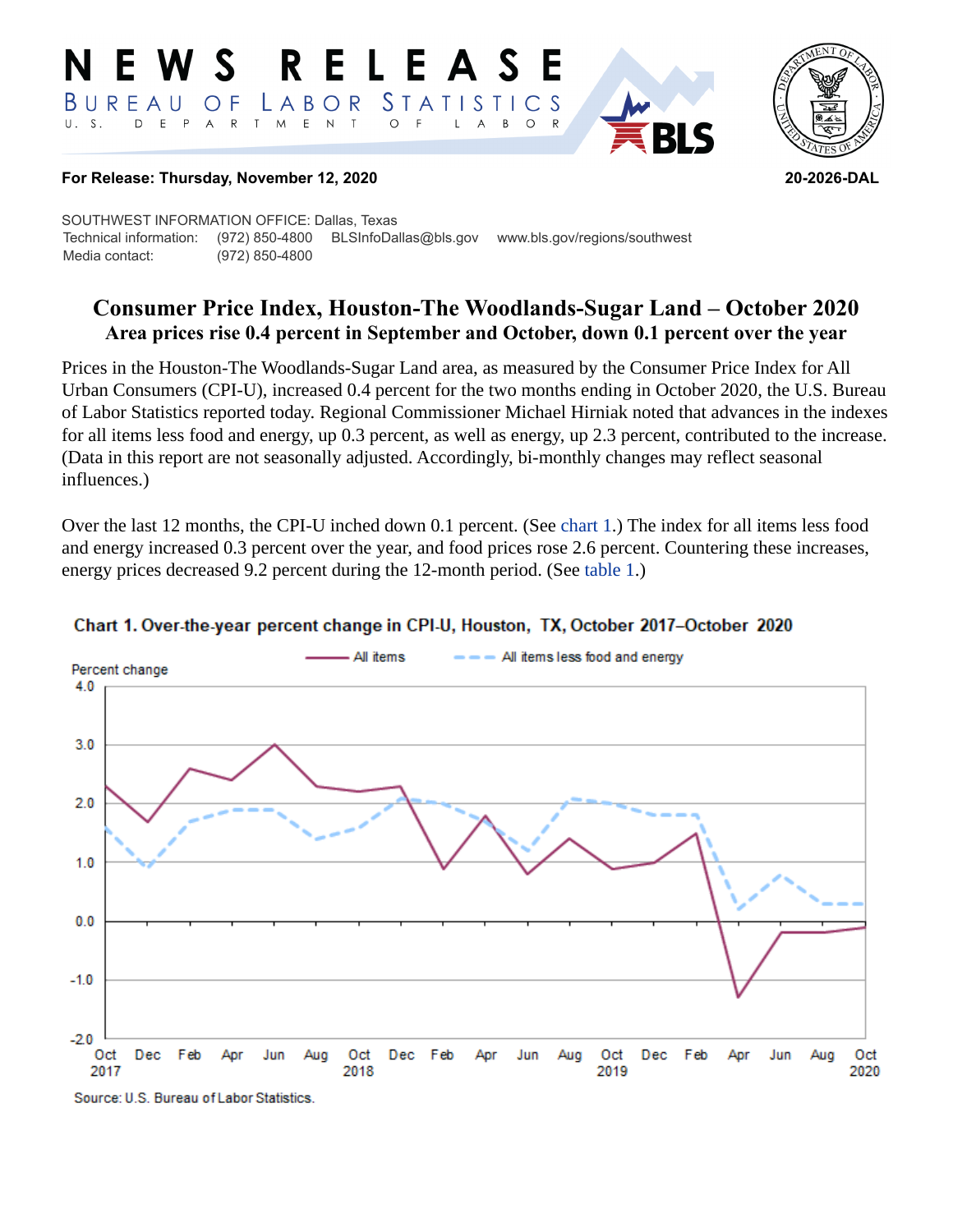## **Food**

Food prices were unchanged for the two months ending in October. Prices for food at home rose 0.4 percent, but were balanced by a 0.3-percent decrease in prices for food away from home during the period.

During the 12 months ending in October 2020, food prices rose 2.6 percent, reflecting increases in prices for both food away from home and food at home, which rose 2.7 percent and 2.4 percent, respectively.

## **Energy**

The energy index rose 2.3 percent for the two months ending in October, after rising 2.4 percent in the previous bi-monthly period. The increase during the latest period was due to higher prices for electricity (6.5 percent). Price declines in the other energy sub-components, motor fuel (-1.3 percent) and natural gas service (-0.4 percent), partially offset the electricity increase.

From October 2019 to October 2020, energy prices decreased 9.2 percent, largely due to lower prices for motor fuel (-21.7 percent), but also for natural gas service (-1.7 percent). Prices paid for electricity increased 5.2 percent over the past year, partially counteracting some of these decreases.

## **All items less food and energy**

The index for all items less food and energy advanced 0.3 percent in September and October, after remaining unchanged in July and August. This latest increase was driven by higher prices for new and used motor vehicles (1.5 percent), recreation (1.6 percent), and owners' equivalent rent of residences (0.5 percent). These advances were partially offset by lower prices for medical care (-0.4 percent) and household furnishings and operations (-0.5 percent).

Over the year, the index for all items less food and energy increased 0.3 percent. The components most contributing to the increase included shelter (1.1 percent), medical care (3.6 percent), and used cars and trucks (11.9 percent). Partly offsetting the increases were price declines in apparel (-7.5 percent), motor vehicle insurance (-10.4) and education and communication (-1.9 percent).

**The December 2020 Consumer Price Index for All Items for Houston-The Woodlands-Sugar Land is scheduled to be released Wednesday, January 13, 2021.**

# **Coronavirus (COVID-19) Impact on October 2020 Consumer Price Index Data**

Data collection by personal visit for the Consumer Price Index (CPI) program has been suspended since March 16, 2020. When possible, data normally collected by personal visit were collected either online or by phone. Additionally, data collection in October was affected by the temporary closing or limited operations of certain types of establishments. These factors resulted in an increase in the number of prices considered temporarily unavailable and imputed. While the CPI program attempted to collect as much data as possible, many indexes are based on smaller amounts of collected prices than usual, and a small number of indexes that are normally published were not published this month. Additional information is available at [www.bls.gov/covid19/effects-of-covid-19-pandemic-on-consumer-price-index.htm.](https://www.bls.gov/covid19/effects-of-covid-19-pandemic-on-consumer-price-index.htm)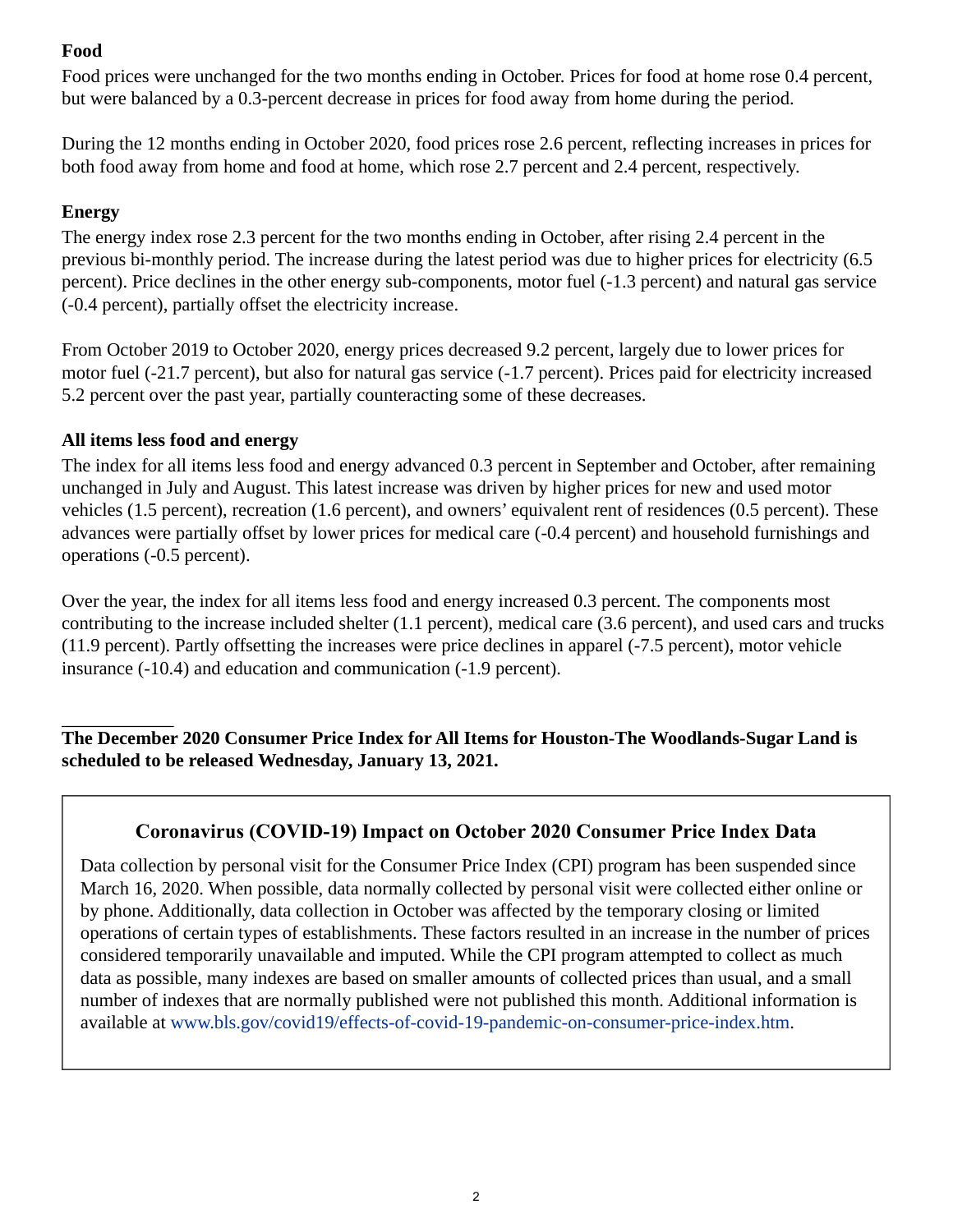## **Technical Note**

The Consumer Price Index (CPI) is a measure of the average change in prices over time in a fixed market basket of goods and services. The Bureau of Labor Statistics publishes CPIs for two population groups: (1) a CPI for All Urban Consumers (CPI-U) which covers approximately 93 percent of the total population and (2) a CPI for Urban Wage Earners and Clerical Workers (CPI-W) which covers 29 percent of the total population. The CPI-U includes, in addition to wage earners and clerical workers, groups such as professional, managerial, and technical workers, the self-employed, short-term workers, the unemployed, and retirees and others not in the labor force.

The CPI is based on prices of food, clothing, shelter, and fuels, transportation fares, charges for doctors' and dentists' services, drugs, and the other goods and services that people buy for day-to-day living. Each month, prices are collected in 75 urban areas across the country from about 5,000 housing units and approximately 22,000 retail establishments--department stores, supermarkets, hospitals, filling stations, and other types of stores and service establishments. All taxes directly associated with the purchase and use of items are included in the index.

The index measures price changes from a designated reference date (1982-84) that equals 100.0. An increase of 16.5 percent, for example, is shown as 116.5. This change can also be expressed in dollars as follows: the price of a base period "market basket" of goods and services in the CPI has risen from \$10 in 1982-84 to \$11.65. For further details, see the CPI home page on the Internet at [www.bls.gov/cpi](https://www.bls.gov/cpi) and the BLS Handbook of Methods, Chapter 17, *The Consumer Price Index*, available on the Internet at [www.bls.gov/opub/hom/pdf/](https://www.bls.gov/opub/hom/pdf/homch17.pdf) [homch17.pdf](https://www.bls.gov/opub/hom/pdf/homch17.pdf).

In calculating the index, price changes for the various items in each location are averaged together with weights that represent their importance in the spending of the appropriate population group. Local data are then combined to obtain a U.S. city average. Because the sample size of a local area is smaller, the local area index is subject to substantially more sampling and other measurement error than the national index. In addition, local indexes are not adjusted for seasonal influences. As a result, local area indexes show greater volatility than the national index, although their long-term trends are quite similar. NOTE: **Area indexes do not measure differences in the level of prices between cities; they only measure the average change in prices for each area since the base period.**

The **Houston-The Woodlands-Sugar Land, Texas, Core Based Statistical Area** includes the counties of Austin, Brazoria, Chambers, Fort Bend, Galveston, Harris, Liberty, Montgomery, and Waller.

Information in this release will be made available to sensory impaired individuals upon request. Voice phone: (202) 691-5200; Federal Relay Service: (800) 877-8339.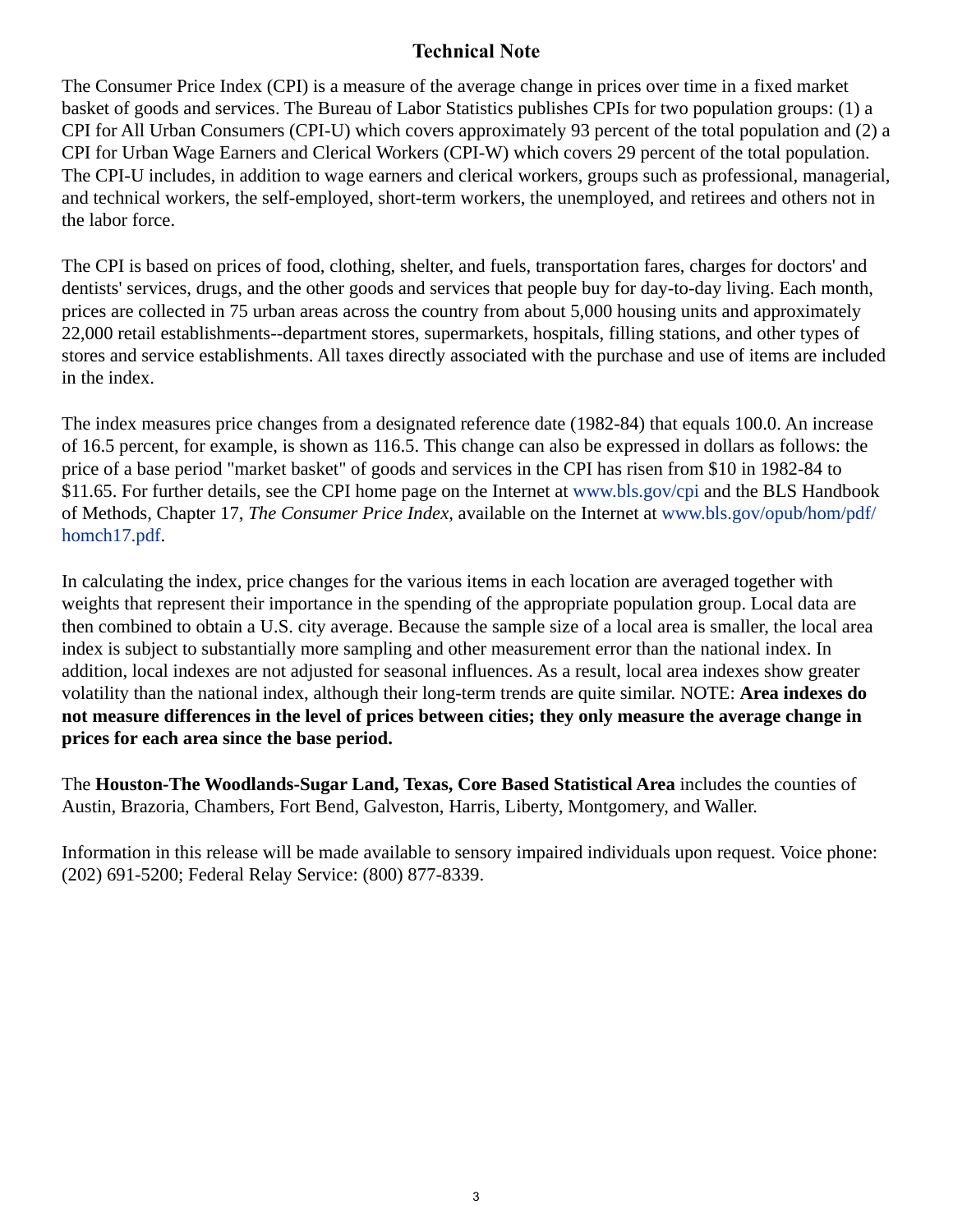#### <span id="page-3-0"></span>**Table 1. Consumer Price Index for All Urban Consumers (CPI-U): Indexes and percent changes for selected periods, Houston-The Woodlands-Sugar Land, TX (1982-84=100 unless otherwise noted)**

| Item and Group                               | Indexes      |              |              | Percent change from - |              |              |
|----------------------------------------------|--------------|--------------|--------------|-----------------------|--------------|--------------|
|                                              | Aug.<br>2020 | Sep.<br>2020 | Oct.<br>2020 | Oct.<br>2019          | Aug.<br>2020 | Sep.<br>2020 |
|                                              | 228.978      |              | 229.885      | $-0.1$                | 0.4          |              |
|                                              | 734.414      |              | 737.324      |                       |              |              |
|                                              | 239.293      |              | 239.535      | 2.7                   | 0.1          |              |
|                                              | 239.684      |              | 239.760      | 2.6                   | 0.0          |              |
|                                              | 228.335      | 228.679      | 229.235      | 2.4                   | 0.4          | 0.2          |
| Cereals and bakery products                  | 267.366      |              | 274.075      | 3.6                   | 2.5          |              |
| Meats, poultry, fish, and eggs               | 253.669      |              | 248.805      | 1.6                   | -1.9         |              |
| Dairy and related products                   | 191.726      |              | 193.051      | 13.4                  | 0.7          |              |
| Fruits and vegetables                        | 274.276      |              | 279.219      | $-1.9$                | 1.8          |              |
| Nonalcoholic beverages and beverage          | 277.778      |              | 274.961      | 3.3                   | -1.0         |              |
|                                              | 201.431      |              | 203.768      | 1.7                   | 1.2          |              |
|                                              | 247.018      |              | 246.178      | 2.7                   | -0.3         |              |
|                                              | 222.088      |              | 224.323      | 4.4                   | 1.0          |              |
|                                              | 228.853      |              | 229.775      | 1.3                   | 0.4          |              |
|                                              | 272.459      | 273.002      | 272.643      | 1.1                   | 0.1          | -0.1         |
|                                              | 269.235      | 268.725      | 269.307      | 1.7                   | 0.0          | 0.2          |
| Owners' equivalent rent of residences(2)     | 254.257      | 255.715      | 255.450      | 0.9                   | 0.5          | $-0.1$       |
| Owners' equivalent rent of primary           | 254.257      | 255.715      | 255.450      | 0.9                   | 0.5          | $-0.1$       |
|                                              | 180.997      |              | 188.316      | 6.1                   | 4.0          |              |
|                                              | 152.147      | 166.823      | 160.403      | 4.1                   | 5.4          | $-3.8$       |
|                                              | 149.723      | 164.491      | 158.062      | 4.2                   | 5.6          | $-3.9$       |
|                                              | 150.411      | 167.735      | 160.233      | 5.2                   | 6.5          | $-4.5$       |
| Utility (piped) gas service                  | 133.006      | 132.513      | 132.508      | $-1.7$                | -0.4         | 0.0          |
| Household furnishings and operations         | 140.718      |              | 139.980      | $-1.7$                | $-0.5$       |              |
|                                              | 171.732      |              | 170.006      | $-7.5$                | $-1.0$       |              |
|                                              | 171.605      |              | 174.008      | $-5.5$                | 1.4          |              |
|                                              | 172.138      |              | 173.100      | $-5.6$                | 0.6          |              |
| New and used motor vehicles(3)               | 87.421       |              | 88.710       | 15                    | 1.5          |              |
|                                              | 161.492      |              | 163.290      | 0.0                   | 1.1          |              |
|                                              | 244.921      |              | 251.913      | 11.9                  | 2.9          |              |
| Used cars and trucks(1)                      | 163.030      | 165.054      | 160.833      | $-21.7$               | -1.3         | $-2.6$       |
|                                              | 163.006      | 165.036      | 160.815      | $-21.7$               | $-1.3$       | $-2.6$       |
|                                              |              | 164.607      |              | $-22.5$               |              | $-2.7$       |
| Gasoline, unleaded regular(4)                | 162.588      | 191.697      | 160.174      |                       | $-1.5$       |              |
| Gasoline, unleaded midgrade(4)(5)            | 188.714      |              | 188.677      | $-16.8$               | 0.0          | $-1.6$       |
| Gasoline, unleaded premium(4)                | 198.032      | 200.412      | 197.224      | $-15.3$               | $-0.4$       | $-1.6$       |
| Motor vehicle insurance(1)                   | 662.834      |              | 663.465      | $-10.4$               | 0.1          |              |
|                                              | 536.737      |              | 534.462      | 3.6                   | -0.4         |              |
|                                              | 107.209      |              | 108.955      | -0.4                  | 1.6          |              |
| Education and communication(3)               | 120.790      |              | 120.190      | $-1.9$                | -0.5         |              |
| Tuition, other school fees, and childcare(1) | 1,229.094    |              | 1,258.795    | 1.3                   | 2.4          |              |
|                                              | 423.463      |              | 423.670      | 1.6                   | 0.0          |              |
| Commodity and service group                  |              |              |              |                       |              |              |
|                                              | 171.823      |              | 171.495      | $-1.7$                | $-0.2$       |              |
| Commodities less food and beverages          | 140.548      |              | 140.038      | $-4.2$                | $-0.4$       |              |
| Nondurables less food and beverages          | 180.291      |              | 179.220      | -9.1                  | $-0.6$       |              |
|                                              | 100.628      |              | 100.471      | 0.9                   | $-0.2$       |              |
|                                              | 287.473      |              | 289.635      | 0.9                   | 0.8          |              |
| Special aggregate indexes                    |              |              |              |                       |              |              |
|                                              | 212.621      |              | 213.815      | $-0.7$                | 0.6          |              |
|                                              | 214.603      |              | 215.613      | $-0.4$                | 0.5          |              |
|                                              | 143.230      |              | 142.789      | $-3.9$                | $-0.3$       |              |